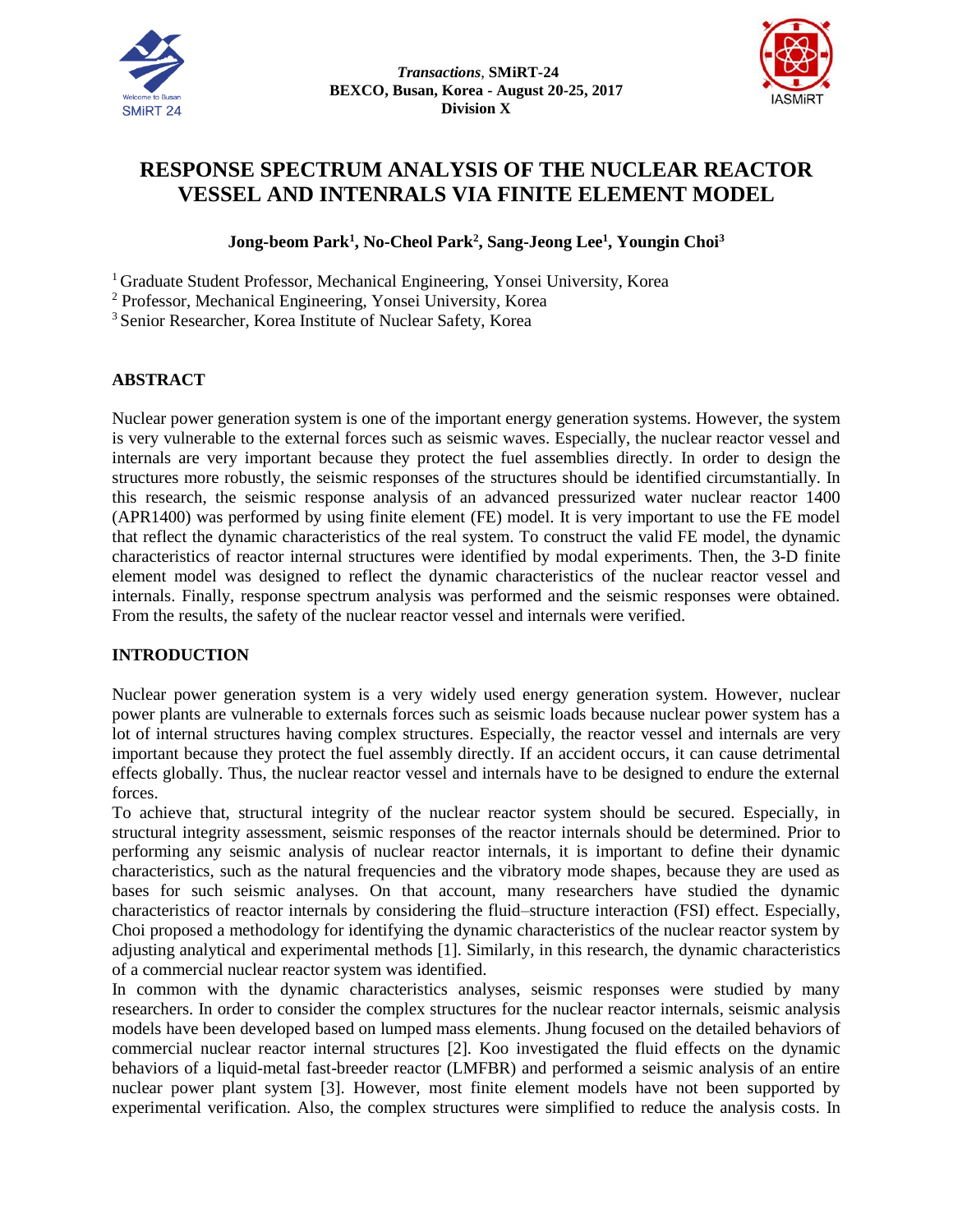this research, to obtain the more exact seismic responses, 3-D FE model was used. Based on the model, response spectrum analysis was performed.

The main purpose of this research is that define the seismic response of reactor internals. The research was conducted based on the Korean commercial reactor – Advanced Power Reactor (APR) 1400. In this research, the seismic responses were determined based on FE analysis. To perform this seismic analysis, it is very important to construct the finite element model that reflect the dynamic characteristics of reactor internals exactly. Thus, modal experiments should be performed to extract the dynamic characteristics. However, they are hard to be performed in real system because modal experiments of real scale reactor internals needs a lot of costs and manpower. To solve that problems, scaled-down model was constructed and used to modal experiments. Based on the results of experiments, 3-D finite element model was constructed and the FE model was modified to real size by applying scale-similarity analysis method. Finally, using the FE model, response spectrum analyses were performed and the seismic responses were obtained. From the results, the safety of the nuclear reactor vessel and internals was verified.

### **Scaled-down model of the APR1400**

In general, in order to construct a valid finite element model, it is essential to identify dynamic characteristics of a system exactly. Thus, finite element analysis should be performed along with modal experiments. However, in case of nuclear reactor internals, it is difficult to identify the dynamic characteristics of a real size model incorporating Fluid-Structure Interaction (FSI) since dynamic tests cannot be performed on the full size model in a laboratory. Accordingly, a scaled-down model was constructed for this study.

The scaled-down model should be small enough for the laboratory and reflect the dynamic characteristics of the real size nuclear reactor system. At the same time, it should be large enough to accommodate attached accelerometers and force transducers. Considering that conditions, 1/10 scaled-down model was constructed. Figure 1 shows the scaled-down model.



Figure 1. 1/10 scaled-down model of the APR1400

The model made of main components of reactor internals – reactor vessel, core support barrel assembly, upper guide structure assembly, inner barrel assembly. The major components were selected by preliminary FE analysis. The reactor internals have a lot of complex components, however, the selected components are mainly affect to the dynamic characteristics of the system. Thus, we designed the scaled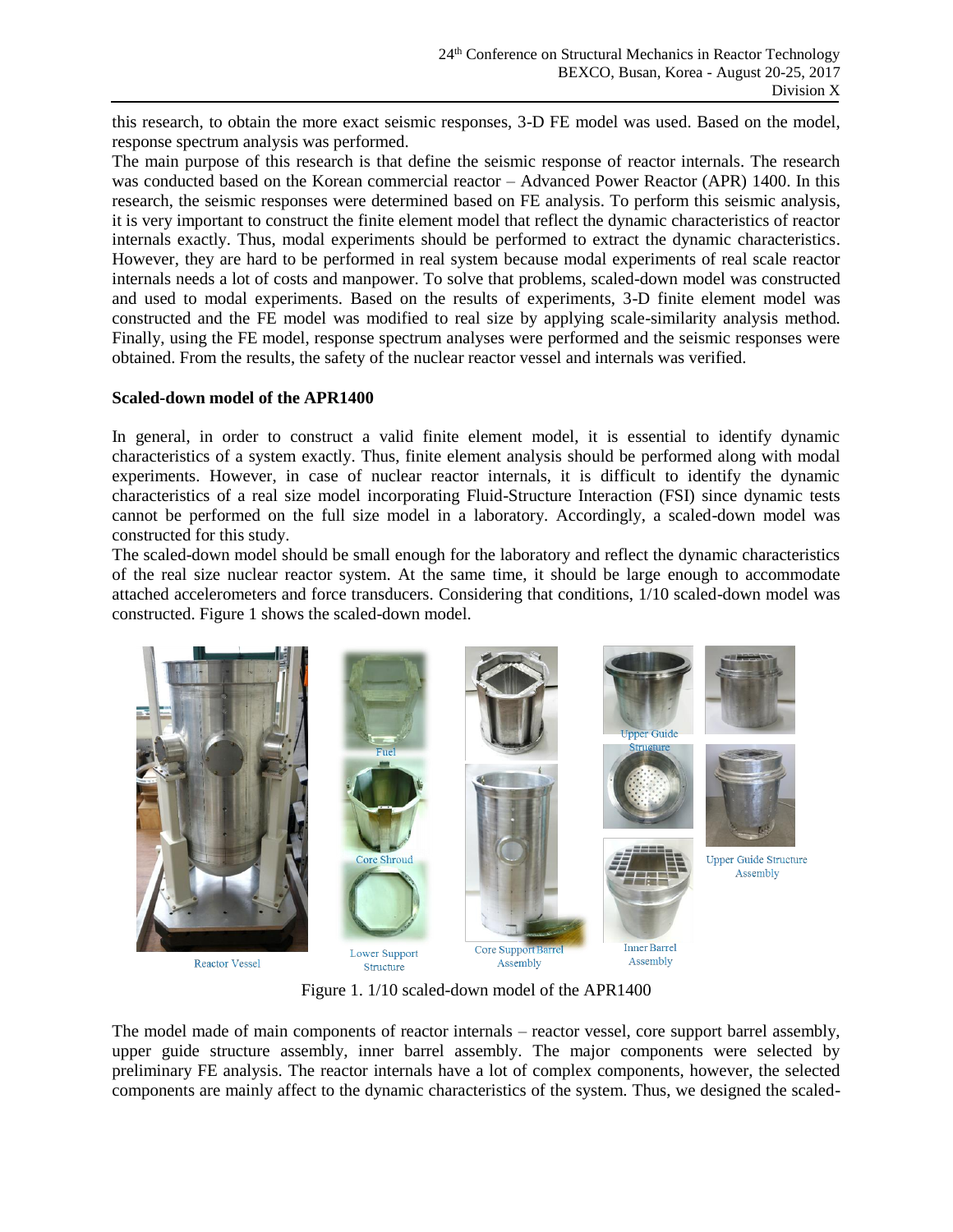down model excluding structures that the natural frequency is beyond the results of seismic analysis. The scaled-down model is made of aluminum alloy 6061 for the sake of experimental control.

#### **Scale-similarity analysis**

Based on the results of the modal experiments, the finite element model was constructed. However, the model reflect the dynamic characteristics of the scaled-down model. Thus, the scale-similarity theory was used to identify the real scale model.

The added mass effect varies considerably according to the mode shapes and natural frequencies. Hence, it is necessary to add a non-dimensionalized added virtual mass incremental factor (NAVMI factor) to quantify the added mass effect with respect to the vibratory mode. The NAVMI factor  $(\Gamma)$  can be expressed by Equation (1), which is from previous research [4]–[8]:

$$
\Gamma = \frac{1}{\zeta_f} \left[ \left( \frac{f_o}{f_L} \right)^2 - 1 \right] \tag{1}
$$

where  $\zeta_f$ ,  $f_o$ , and  $f_l$  denote the density ratio of water to air, the natural frequencies of the structures in air, and the corresponding natural frequencies of the structures in water.

The material properties of the scaled-down model can be corrected using the elastic modulus correction factor ( $\epsilon$ ) and density correction factor ( $\frac{\zeta_p}{\zeta_p}$ ). Equations (2)–(7) below are from previous research [9]:

$$
\varepsilon = \frac{E_r}{E_s} \tag{2}
$$

$$
\zeta_p = \frac{\rho_r}{\rho_s} \tag{3}
$$

where  $E_s$ ,  $E_r$ ,  $\varphi_s$ , and  $\varphi_r$  are the respective elastic moduli and densities of the materials used in the similarity model and the actual structure. The natural frequency  $(f_{\alpha_m})$  of the similarity model with corrected material properties in air can then be written:

$$
f_{0m} = \sqrt{\frac{\varepsilon}{\zeta_p}} f_{0s} \tag{4}
$$

where  $f_{\alpha}$  denotes the natural frequency of the similarity model with uncorrected material properties in air. Also,

$$
f_{or} = \frac{1}{\kappa} f_{om} \tag{5}
$$

where  $f_{o_r}$  denotes the natural frequency of the full-scale model with correct material properties in air, and  $\kappa$  is a geometric scale factor.

Assuming that the mode shapes in water are equivalent to the mode shapes in air, the NAVMI factor can then be expressed as follows:

$$
\Gamma_s = \Gamma_r = \frac{1}{\zeta_s} \left[ \left( \frac{f_{0s}}{f_{Ls}} \right)^2 - 1 \right] = \frac{1}{\zeta_r} \left[ \left( \frac{f_{0r}}{f_{Lr}} \right)^2 - 1 \right]
$$
  
with  $\zeta_s = \frac{\rho_{Ls}}{\rho_s}, \ \zeta_r = \frac{\rho_{Lr}}{\rho_r}$  (6)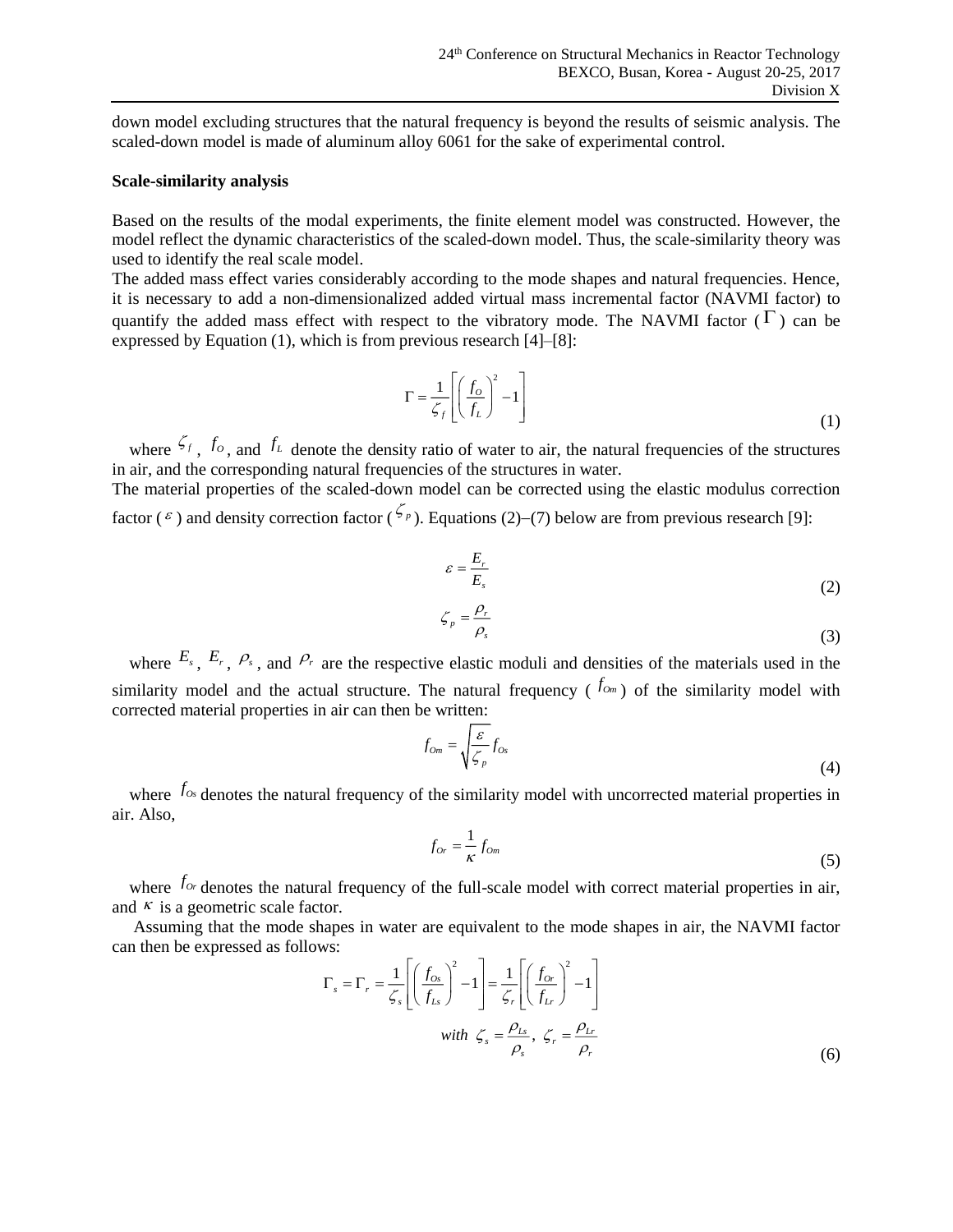where  $\Gamma_s$ ,  $\Gamma_r$ ,  $\rho_{Ls}$ , and  $\rho_{Lr}$  denote the respective NAVMI factors and fluid densities in the scalesimilarity model and the full-scale model. Combining these equations, the natural frequencies of the fullscale model with different material properties can be obtained from the following formula:

$$
f_{Lr} = \frac{f_{0s}}{\kappa} \sqrt{\frac{\varepsilon}{\zeta_p (1 + \zeta_r \Gamma_s)}} = \frac{f_{0s}}{\kappa} \sqrt{\frac{\varepsilon \rho_s}{(\rho_r + \rho_{Lr} \Gamma_s)}}
$$
(7)

As Eq. (7) indicates, the natural frequencies of the full-scale model with different material properties can be calculated from the scale factor, material property correction factors, and a NAVMI factor derived from FE analysis or a modal experiment.

| Mode Shape   | Natural Frequencies         |       |                        |                 |                         |                                |                    |  |  |
|--------------|-----------------------------|-------|------------------------|-----------------|-------------------------|--------------------------------|--------------------|--|--|
| (n, m)       | [ Hz ]                      |       |                        |                 |                         |                                |                    |  |  |
|              | 1/10 Scale-Similarity Model |       |                        | Real Size Model |                         |                                |                    |  |  |
| CSB          | Air                         | Water | <b>NAVMI</b><br>Factor | Air             | Water (Reactor Coolant) |                                |                    |  |  |
|              |                             |       |                        |                 | From<br><b>FEM</b>      | From<br><b>NAVMI</b><br>Factor | Discrepancy<br>[%] |  |  |
| $(1, 1)$ OOP | 160.1                       | 50    | 25.0                   | 15.8            | 8.8                     | 8.7                            | 1.1                |  |  |
| $(1, 1)$ IP  | 160.1                       | 67    | 19.4                   | 15.8            | 11.1                    | 10.7                           | 3.6                |  |  |
| (2, 1)       | 450.1                       | 71    | 44.2                   | 44.6            | 13.5                    | 13.5                           | 0.0                |  |  |
| (3, 1)       | 457.0                       | 82    | 81.2                   | 45.2            | 15.5                    | 16.2                           | $-4.5$             |  |  |
| (4, 1)       | 744.8                       | 225   | 26.9                   | 73.7            | 38.9                    | 39.4                           | $-1.3$             |  |  |

|  | Table 1: Scale-similarity analysis |  |
|--|------------------------------------|--|
|--|------------------------------------|--|

# **Boundary condition correction of the finite element model**

The FE model is constructed based on the geometry of the scaled-down model. However, in the modal experiment process, the components are assembled and disassembled repeatedly to attach the accelerometer. Thus, some boundary conditions are hard to be considered in the scaled-down model. On that account, the specific boundary conditions have to be corrected to predict the dynamic characteristics of the real nuclear reactor system.



Figure 2. Boundary condition correction of the major components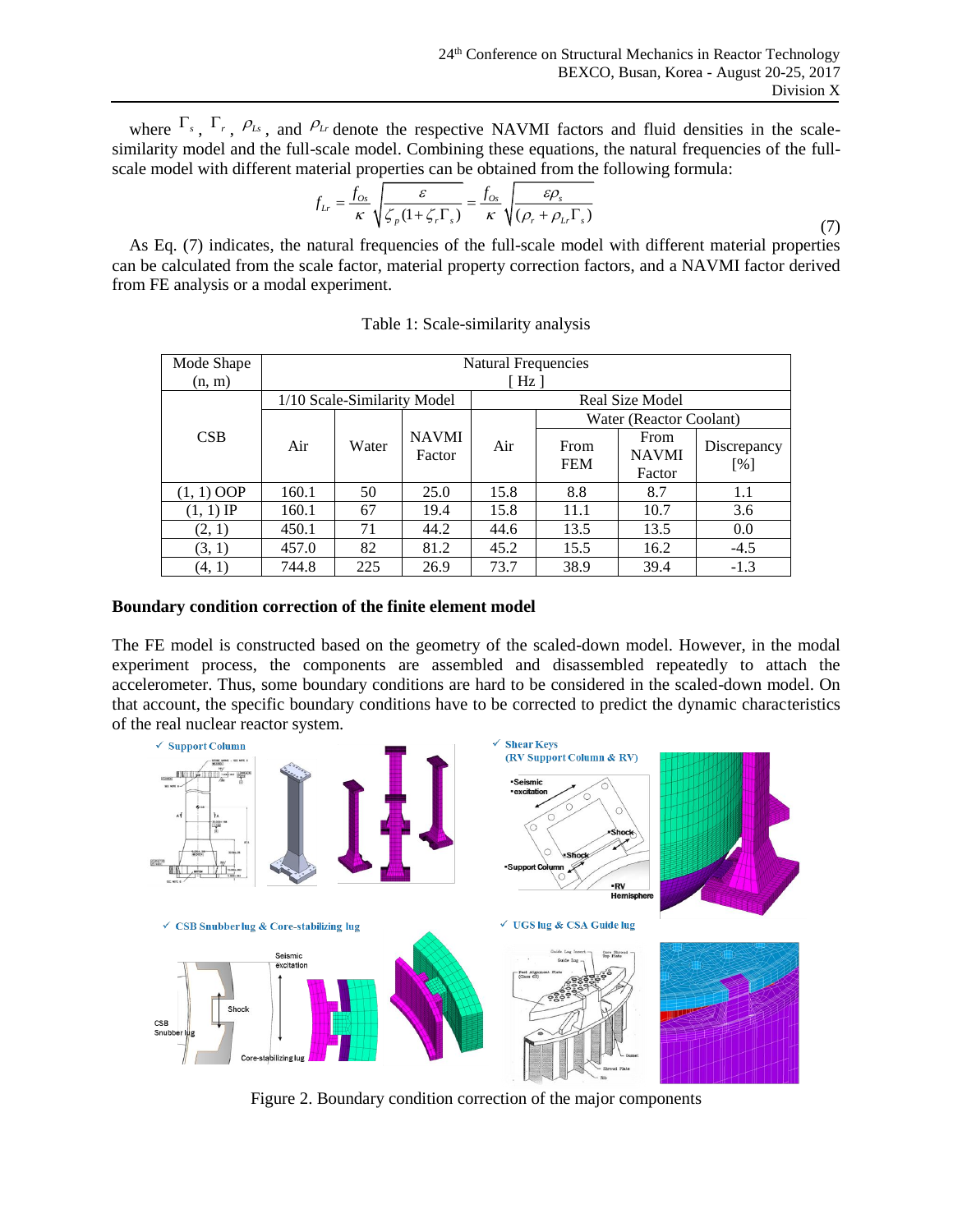Using the corrected FE model, the dynamic characteristics were extracted finally. Table 2 shows the results and figure 3 shows the FE model and the major mode shapes of the nuclear reactor internals.

| Mode shapes                               | <b>Natural Frequencies</b><br>(Boundary conditions<br>Correction)<br>[Hz] |  |
|-------------------------------------------|---------------------------------------------------------------------------|--|
| $RV$ bending $(x)$                        | 4.527                                                                     |  |
| $RV$ bending $(y)$                        | 7.069                                                                     |  |
| UGS bending with IBA OPP<br>(y direction) | 9.495                                                                     |  |
| UGS bending with IBA OPP<br>(x direction) | 9.502                                                                     |  |
| UGS bending with IBA IP<br>(y direction)  | 14.67                                                                     |  |
| UGS bending with IBA IP<br>(x direction)  | 14.77                                                                     |  |
| $CSB$ shell mode $(2, 1)$                 | 14.26                                                                     |  |
| $CSB$ shell mode $(2, 1)$                 | 14.30                                                                     |  |

Table 2: Scale-similarity analysis



Figure 3. Finite element model and major mode shapes of the APR1400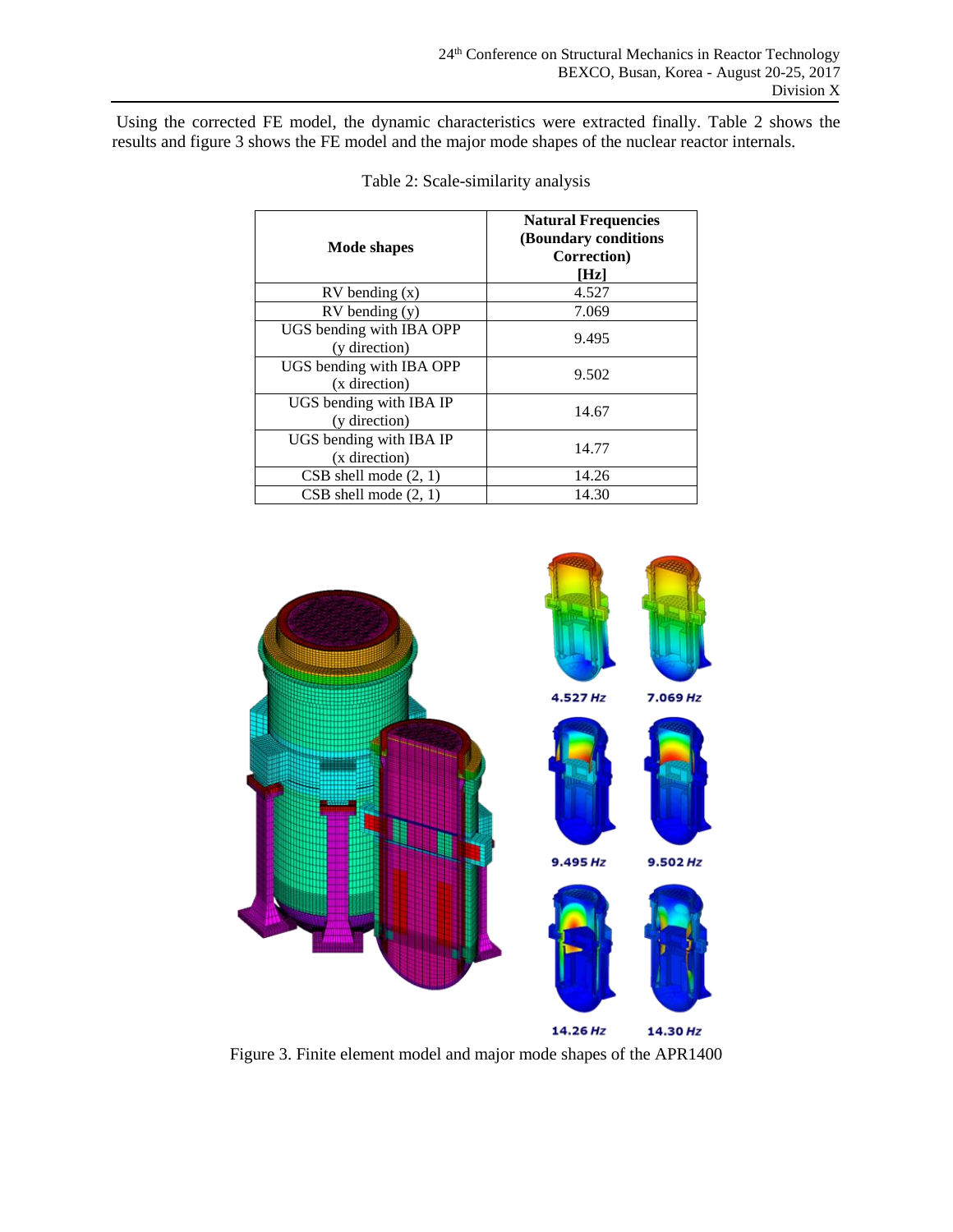### **Seismic analysis of the APR1400**

In general, the seismic analysis is classified into response spectrum analysis(RSA) and time history analysis(THA). In this research, the response spectrum analysis was used to analyse the seismic response of the nuclear reactor internals.

In order to describe the real earthquake, the El Centro earthquake inputs were used. The acceleration inputs were inputted to the support columns. Assuming that the same input earthquake is applied to all supporting points, the spectrum analysis is performed using the single point method. There are various superposition methods in RSA. In this research, square root of sum square(SRSS) was used. Figure 4 shows the process of the RSA.



Figure 4. Process of response spectrum analysis

From the RSA, we extracted the stress values at the major components.



Figure 5. Stress contour Boundary condition correction of the major components

Figure 5 shows the stress contour of the major components. The bright regions have large stress values. Table 3 shows the stress values at the specific points.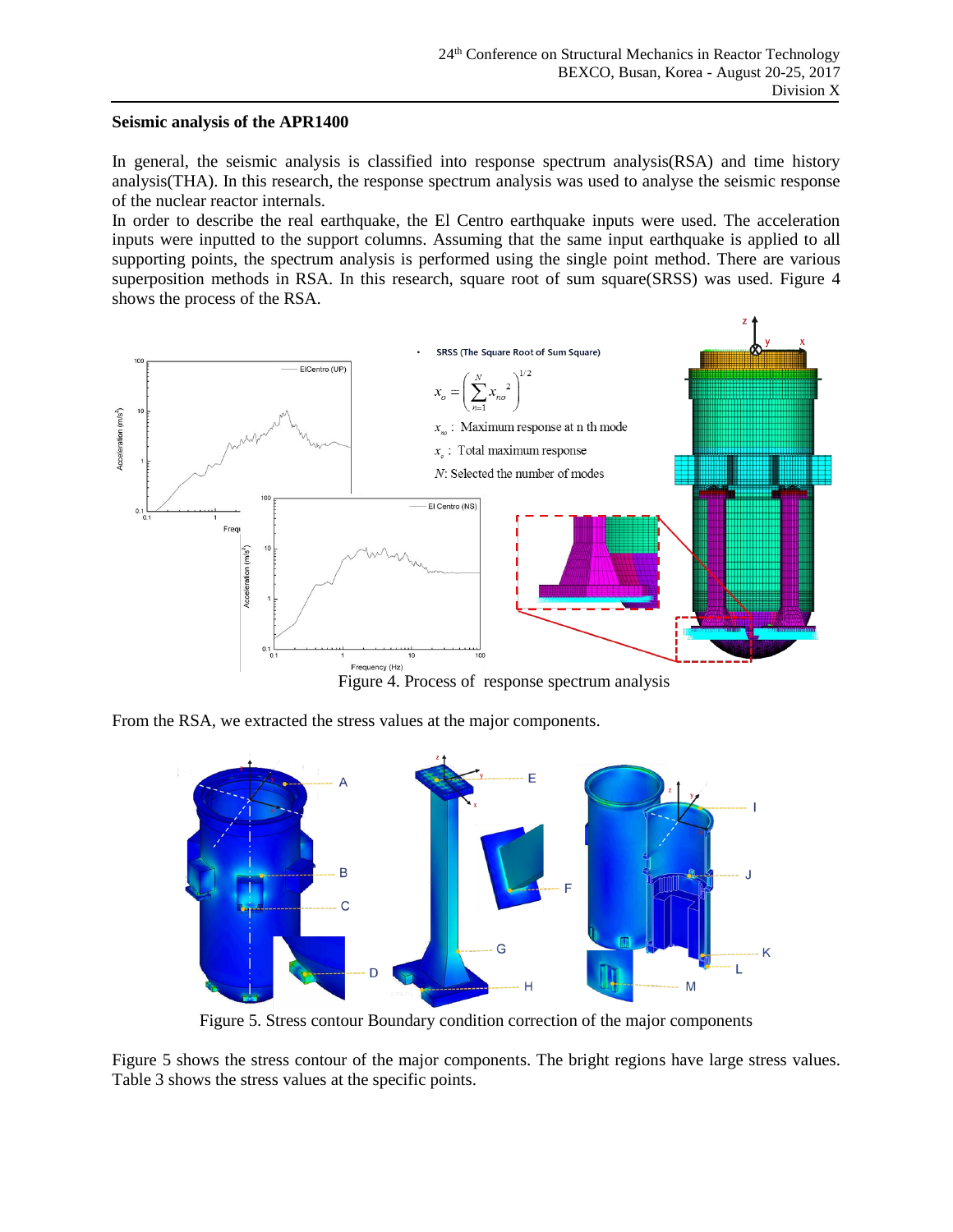|          | <b>Stress Values [MPa]</b> |           |           |            |  |  |
|----------|----------------------------|-----------|-----------|------------|--|--|
| Position | $S_{X}$                    | <b>Sy</b> | <b>Sz</b> | Equivalent |  |  |
| A        | 14.4                       | 1.46      | 2.81      | 15.5       |  |  |
| B        | 48.0                       | 5.84      | 1.58      | 46.3       |  |  |
| C        | 160.8                      | 6.1       | 20.9      | 170.0      |  |  |
| D        | 79.3                       | 3.9       | 1.6       | 87.3       |  |  |
| E        | 80.2                       | 3.7       | 24.1      | 93.7       |  |  |
| F        | 92.2                       | 3.5       | 12.0      | 97.5       |  |  |
| G        | 58.2                       | 0.920     | 0.487     | 58.0       |  |  |
| H        | 54.2                       | 3.74      | 3.27      | 54.3       |  |  |
| I        | 5.15                       | 0.62      | 4.98      | 8.8        |  |  |
| J        | 2.77                       | 0.817     | 0.188     | 2.84       |  |  |
| K        | 1.00                       | 0.158     | 0.227     | 1.08       |  |  |
| L        | 3.13                       | 1.19      | 0.65      | 2.70       |  |  |
| М        | 7.10                       | 0.228     | 0.918     | 7.71       |  |  |

Table 3: Stress values at the specific points of the major components

Generally, the tapered region and sharp corners shows the large stress. Otherwise, the core support barrel shows the lower stress compared to other structures because the core support barrel is clamped fully by the snubbers and the flange.

### **CONCLUSION**

This research was progressed to analyze the seismic behavior of reactor internals. To achieve that, firstly, modal experiments were performed. Then, the finite element model was constructed to identify the dynamic characteristics of reactor internal structures. The validity of the model was verified by comparisons between experiments and finite element analysis. The constructed FE model was corrected based on the scale-similarity theory and the boundary conditions of the real system. Finally, by using the FE model, response spectrum analysis was performed and seiscmic responses of the major components were analyzed. This study can be developed to a reference in robust design of reactor internals.

#### **REFERENCES**

- Choi Y.I., Lim S.H., Ko B.H., Park K.S., Park N.C., Park Y.P., Jeong K.H., and Park J.S., 2013. Dynamic characteristics identification of reactor internals in SMART considering fluid-structure interaction. Nucl. Eng. Des. 255, 202-211.
- Jhung M.J., Hwang W.G., 1996. Seismic response of reactor vessel internals for Korean standard nuclear power plant. Nucl. Eng. Des. 165, 57-66.
- Koo G.H. and Lee J.H., 2007. Development of Seismic Analysis Model and Time History Analysis for KALIMER-600. J. Earthquake Eng. Soc.Kor. 11 (3), 73-86.
- Kwak M.K., 1991. Vibration of circular plates in contact with water. J. Appl. Mech. 58(2), pp. 480–483
- Kwak M.K. and Kim, K.C., 1991. Axisymmetric vibration of circular plates in contact with fluid. J. Sound Vib. 146(3), pp. 381–389
- Zhu, F., 1994. Rayleigh quotients for coupled free vibrations. J. Sound Vib. 171, pp. 641–649
- Zhu, F., 1995. Rayleigh–Ritz method in coupled fluid–structure interesting systems and its applications. J. Sound Vib. 186, pp. 543–550